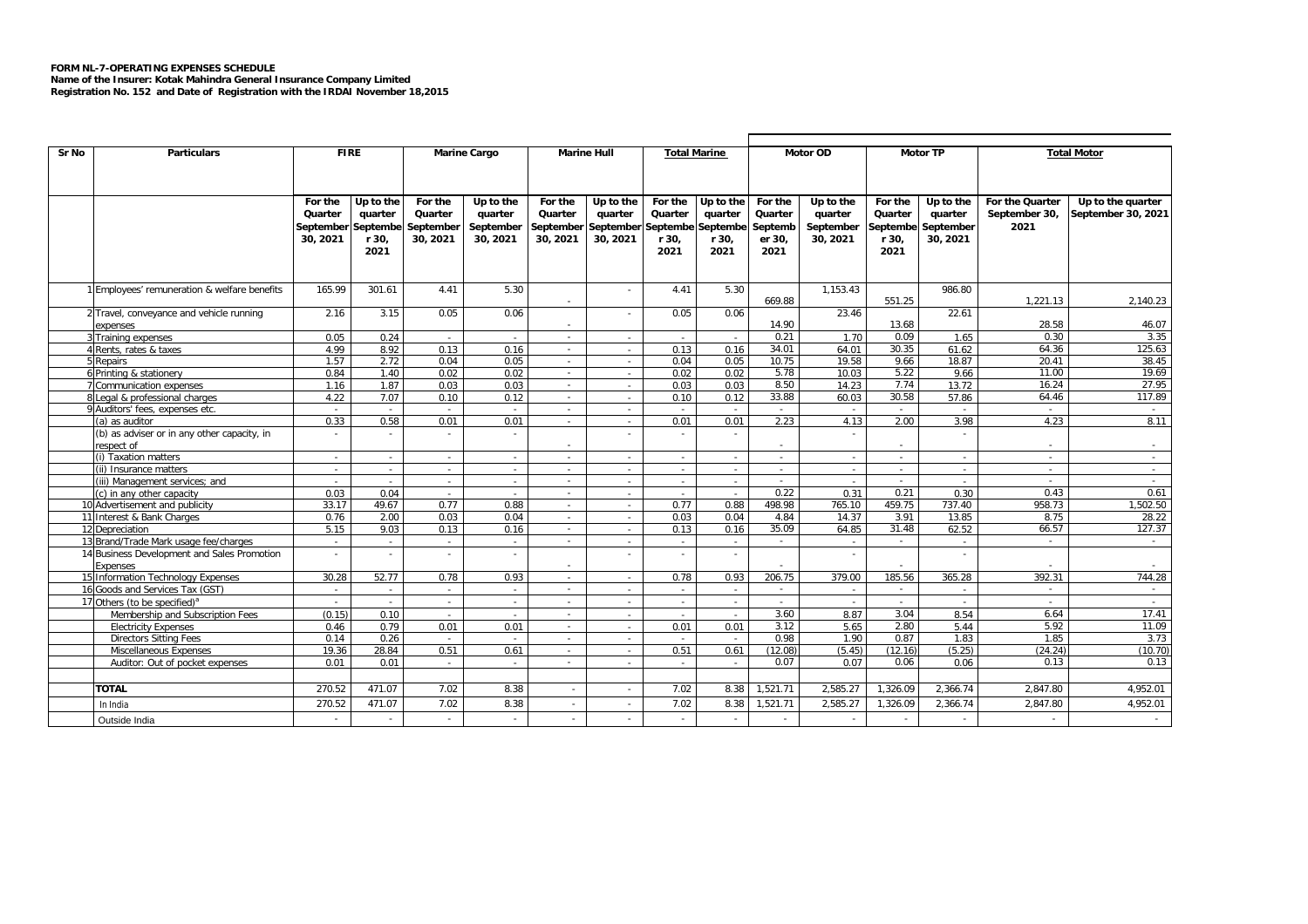## **FORM NL-7-OPERATING EXPENSES SCHEDULE**

**Name of the Insurer: Kotak Mahindra General Insurance Company Limited Registration No. 152 and Date of Registration with the IRDAI November 18,2015**

| Sr No | <b>Particulars</b>                          | <b>FIRE</b> |           |                | <b>Marine Cargo</b> |          | <b>Marine Hull</b><br><b>Total Marine</b> |          |                          |          | <b>Motor OD</b> |          | <b>Motor TP</b> | <b>Total Motor</b> |                    |  |  |  |
|-------|---------------------------------------------|-------------|-----------|----------------|---------------------|----------|-------------------------------------------|----------|--------------------------|----------|-----------------|----------|-----------------|--------------------|--------------------|--|--|--|
|       |                                             |             |           |                |                     |          |                                           |          |                          |          |                 |          |                 |                    |                    |  |  |  |
|       |                                             |             |           |                |                     |          |                                           |          |                          |          |                 |          |                 |                    |                    |  |  |  |
|       |                                             | For the     | Up to the | For the        | Up to the           | For the  | Up to the                                 | For the  | Up to the                | For the  | Up to the       | For the  | Up to the       | For the Quarter    | Up to the quarter  |  |  |  |
|       |                                             | Quarter     | quarter   | Quarter        | quarter             | Quarter  | quarter                                   | Quarter  | quarter                  | Quarter  | quarter         | Quarter  | quarter         | September 30,      | September 30, 2020 |  |  |  |
|       |                                             | September   | Septembe  | September      | September           |          | September September                       | Septembe | Septembe                 | Septemb  | September       | Septembe | September       | 2020               |                    |  |  |  |
|       |                                             | 30, 2020    | r 30,     | 30, 2020       | 30, 2020            | 30, 2020 | 30, 2020                                  | r 30,    | r 30,                    | er 30,   | 30, 2020        | r 30,    | 30, 2020        |                    |                    |  |  |  |
|       |                                             |             | 2020      |                |                     |          |                                           | 2020     | 2020                     | 2020     |                 | 2020     |                 |                    |                    |  |  |  |
|       |                                             |             |           |                |                     |          |                                           |          |                          |          |                 |          |                 |                    |                    |  |  |  |
|       |                                             |             |           |                |                     |          |                                           |          |                          |          |                 |          |                 |                    |                    |  |  |  |
|       |                                             |             |           |                |                     |          |                                           |          |                          |          |                 |          |                 |                    |                    |  |  |  |
|       | Employees' remuneration & welfare benefits  | 95.59       | 172.35    |                |                     |          | $\sim$                                    | $\sim$   |                          |          | 1,061.78        |          | 785.17          |                    |                    |  |  |  |
|       |                                             |             |           |                |                     | ٠        |                                           |          |                          | 455.13   |                 | 307.19   |                 | 762.32             | 1,846.95           |  |  |  |
|       | 2 Travel, conveyance and vehicle running    | 0.33        | 0.67      |                |                     |          |                                           | $\sim$   |                          |          | 7.34            |          | 6.24            |                    |                    |  |  |  |
|       | expenses                                    |             |           |                |                     |          |                                           |          |                          | 1.83     |                 | 1.49     |                 | 3.32               | 13.58              |  |  |  |
|       | Training expenses                           | $\sim$      | $\sim$    | $\sim$         | $\sim$              | $\sim$   | $\sim$                                    | $\sim$   | $\sim$                   | (0.01)   | 0.01            | (0.01)   | 0.01            | (0.02)             | 0.02               |  |  |  |
|       | 4 Rents, rates & taxes                      | 5.13        | 7.96      | $\sim$         | $\sim$              | $\sim$   | $\overline{a}$                            | $\sim$   | $\sim$                   | 35.63    | 70.56           | 29.91    | 60.00           | 65.54              | 130.56             |  |  |  |
|       | Repairs                                     | 1.72        | 2.74      | $\sim$         | $\sim$              | $\sim$   | $\sim$                                    | $\sim$   | $\sim$                   | 11.73    | 24.33           | 9.85     | 20.69           | 21.58              | 45.02              |  |  |  |
|       | 6 Printing & stationery                     | 0.85        | 1.16      | $\sim$         | $\sim$              | $\sim$   | $\sim$                                    | $\sim$   | $\sim$                   | 6.94     | 10.79           | 5.86     | 9.18            | 12.80              | 19.97              |  |  |  |
|       | <b>Communication expenses</b>               | 1.37        | 1.61      | a.             | $\sim$              | $\sim$   | ÷                                         | a.       | ÷                        | 11.63    | 14.72           | 9.86     | 12.52           | 21.49              | 27.24              |  |  |  |
|       | 8 Legal & professional charges              | 6.60        | 9.62      | $\sim$         | $\sim$              | $\sim$   | $\sim$                                    | $\sim$   | $\sim$                   | 48.37    | 94.89           | 40.62    | 80.69           | 88.99              | 175.58             |  |  |  |
|       | 9 Auditors' fees, expenses etc.             | $\sim$      | $\sim$    | $\sim$         | $\sim$              | $\sim$   | $\sim$                                    | $\sim$   | $\sim$                   | $\sim$   | $\sim$          | $\sim$   |                 | $\sim$             | $\sim$             |  |  |  |
|       | (a) as auditor                              | 0.29        | 0.46      | $\sim$         | $\sim$              | $\sim$   | $\overline{a}$                            | $\sim$   | $\sim$                   | 1.96     | 4.08            | 1.63     | 3.47            | 3.59               | 7.55               |  |  |  |
|       | (b) as adviser or in any other capacity, in | $\sim$      |           | $\sim$         |                     |          |                                           | $\sim$   |                          |          |                 |          |                 |                    |                    |  |  |  |
|       | respect of                                  |             |           |                |                     |          |                                           |          |                          |          |                 | $\sim$   |                 |                    | $\sim$             |  |  |  |
|       | (i) Taxation matters                        | $\sim$      | $\sim$    | $\sim$         | $\overline{a}$      | ×        | $\sim$                                    | $\sim$   | $\sim$                   | $\sim$   | $\sim$          | ÷.       | $\sim$          | ×.                 | $\sim$             |  |  |  |
|       | (ii) Insurance matters                      | $\sim$      | $\sim$    | $\sim$         | $\sim$              | $\sim$   | $\overline{a}$                            | $\sim$   | $\sim$                   | $\sim$   | $\sim$          | $\sim$   | $\sim$          | $\sim$             | $\sim$             |  |  |  |
|       | (iii) Management services; and              | $\sim$      | $\sim$    | $\sim$         | $\sim$              | $\sim$   | $\sim$                                    | $\sim$   | $\sim$                   | $\sim$   | $\sim$          | $\sim$   | $\sim$          | $\sim$             | $\sim$             |  |  |  |
|       | (c) in any other capacity                   | 0.02        | 0.04      | $\sim$         | $\sim$              | $\sim$   | $\sim$                                    | $\sim$   | $\sim$                   | 0.16     | 0.37            | 0.13     | 0.31            | 0.29               | 0.68               |  |  |  |
|       | 10 Advertisement and publicity              | 27.98       | 35.12     | $\sim$         | $\sim$              | $\sim$   | $\sim$                                    | $\sim$   | $\overline{a}$           | 321.45   | 553.88          | 270.81   | 471.02          | 592.26             | 1,024.90           |  |  |  |
|       | 11 Interest & Bank Charges                  | 2.04        | 3.15      | $\sim$         | $\sim$              | $\sim$   | ×.                                        | $\sim$   | $\sim$                   | 14.25    | 27.96           | 11.97    | 23.78           | 26.22              | 51.74              |  |  |  |
|       | 12 Depreciation                             | 4.33        | 6.75      | $\sim$         | $\sim$              | ×.       | $\sim$                                    | $\sim$   | $\sim$                   | 30.97    | 61.79           | 25.99    | 52.55           | 56.96              | 114.34             |  |  |  |
|       | 13 Brand/Trade Mark usage fee/charges       | $\sim$      | $\sim$    | $\sim$         | $\sim$              | $\sim$   | $\overline{a}$                            | $\sim$   | $\sim$                   | $\sim$   | $\sim$          | $\sim$   | $\sim$          | $\sim$             | $\sim$             |  |  |  |
|       | 14 Business Development and Sales Promotion | $\sim$      |           |                |                     |          |                                           | $\sim$   | $\sim$                   |          |                 |          | ٠               |                    |                    |  |  |  |
|       | Expenses                                    |             |           |                |                     |          |                                           |          |                          |          |                 |          |                 |                    |                    |  |  |  |
|       | 15 Information Technology Expenses          | 16.86       | 26.56     | $\sim$         | $\sim$              | ×.       | $\sim$                                    | $\sim$   | $\sim$                   | 116.12   | 236.21          | 97.42    | 200.87          | 213.54             | 437.08             |  |  |  |
|       | 16 Goods and Services Tax (GST)             | $\sim$      | $\sim$    | $\sim$         | $\sim$              | $\sim$   | $\overline{a}$                            | $\sim$   | $\sim$                   | $\sim$   | $\sim$          | $\sim$   | $\sim$          | $\sim$             | $\sim$ $-$         |  |  |  |
|       | 17 Others (to be specified) <sup>a</sup>    | $\sim$      | $\sim$    | $\sim$         | $\sim$              |          | $\sim$                                    | $\sim$   | $\sim$                   |          | $\sim$          |          | $\sim$          | $\overline{a}$     | $\sim$             |  |  |  |
|       | Membership and Subscription Fees            | 0.53        | 0.76      |                |                     |          |                                           | $\sim$   | $\overline{\phantom{a}}$ | 5.94     | 9.47            | 5.01     | 8.05            | 10.95              | 17.52              |  |  |  |
|       | <b>Electricity Expenses</b>                 | 0.44        | 0.55      | $\sim$         |                     | $\sim$   |                                           | $\sim$   | ×.                       | 3.46     | 4.87            | 2.93     | 4.14            | 6.39               | 9.01               |  |  |  |
|       | <b>Directors Sitting Fees</b>               | 0.07        | 0.15      | $\overline{a}$ |                     | $\sim$   |                                           | $\sim$   | $\sim$                   | 0.30     | 1.35            | 0.24     | 1.15            | 0.54               | 2.50               |  |  |  |
|       | Miscellaneous Expenses                      | 10.30       | 15.96     | $\sim$         | $\sim$              |          | $\sim$                                    | $\sim$   | $\sim$                   | 8.10     | 9.70            | 6.87     | 8.25            | 14.97              | 17.95              |  |  |  |
|       | Auditor: Out of pocket expenses             | 0.04        | 0.04      | $\sim$         |                     |          |                                           | $\sim$   |                          | 0.29     | 0.31            | 0.25     | 0.27            | 0.54               | 0.58               |  |  |  |
|       |                                             |             |           |                |                     |          |                                           |          |                          |          |                 |          |                 |                    |                    |  |  |  |
|       | <b>TOTAL</b>                                | 174.49      | 285.65    | $\sim$         |                     | $\sim$   |                                           | $\sim$   |                          | 1.074.25 | 2.194.41        | 828.02   | 1.748.36        | 1.902.27           | 3.942.77           |  |  |  |
|       | In India                                    | 174.49      | 285.65    | $\sim$         | $\sim$              | $\sim$   | $\sim$                                    | $\sim$   |                          | 1.074.25 | 2.194.41        | 828.02   | 1.748.36        | 1.902.27           | 3.942.77           |  |  |  |
|       | Outside India                               | $\sim$      |           | $\sim$         | $\sim$              | $\sim$   | $\sim$                                    | $\sim$   | a.                       | $\sim$   | $\sim$          | $\sim$   | $\sim$          | $\sim$             | $\sim$             |  |  |  |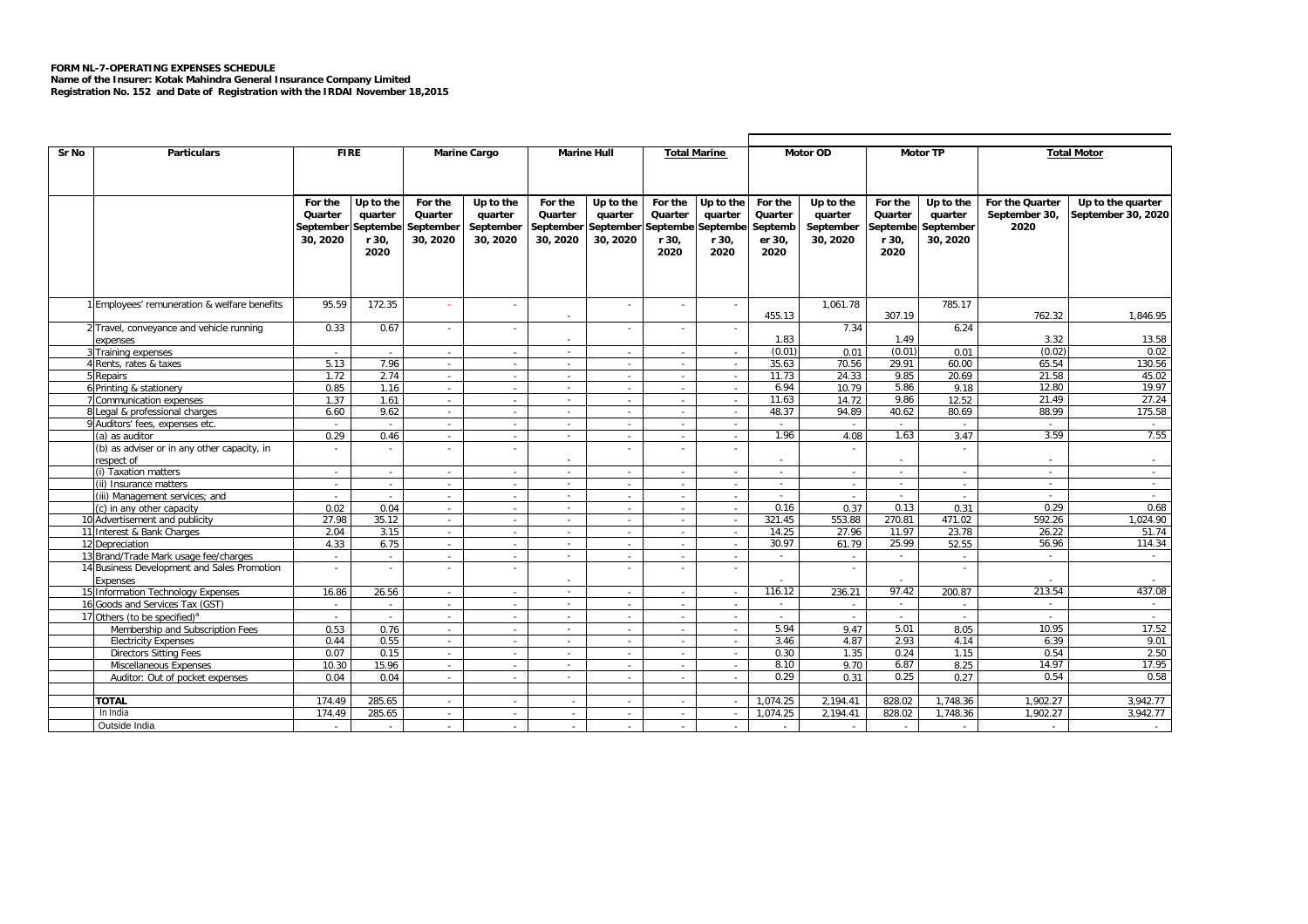|       |                                                              | Miscellaneous  |                |                |                          |                  |                         |                |                     |                             |                |                           |            |                    |                       |          |                  |
|-------|--------------------------------------------------------------|----------------|----------------|----------------|--------------------------|------------------|-------------------------|----------------|---------------------|-----------------------------|----------------|---------------------------|------------|--------------------|-----------------------|----------|------------------|
| Sr No | <b>Particulars</b>                                           | Health         |                |                | <b>Personal Accident</b> |                  | <b>Travel Insurance</b> |                | <b>Total Health</b> | Workmen's                   |                | Public/ Product Liability |            | Engineering        |                       | Aviation |                  |
|       |                                                              |                |                |                |                          |                  |                         |                |                     |                             | Compensation/  |                           |            |                    |                       |          |                  |
|       |                                                              |                |                |                |                          |                  |                         |                |                     | <b>Employer's Liability</b> |                |                           |            |                    |                       |          |                  |
|       |                                                              |                |                |                |                          |                  |                         |                |                     |                             |                |                           |            |                    |                       |          |                  |
|       |                                                              | For the        | Up to the      | For the        | Up to the                | For the          | Up to the               | For the        | Up to the           | For the                     | Up to the      | For the                   | Up to the  | For the            | Up to the             | For the  | Up to the        |
|       |                                                              | Quarter        | quarter        | Quarter        | quarter                  | Quarter          | quarter                 | Quarter        | quarter             | Quarter                     | quarter        | Quarter                   | quarter    | Quarter            | quarter               | Quarter  | quarter          |
|       |                                                              | September      | Septembe       |                | September September      | September        | September               | Septembe       | September           | September                   | Septembe       | September                 | Septembe   | September Septembe |                       | Septembe | September        |
|       |                                                              | 30, 2021       | r 30, 2021     | 30, 2021       | 30, 2021                 | 30, 2021         | 30, 2021                | 30, 2021       | 30, 2021            | 30, 2021                    | r 30, 2021     | 30, 2021                  | r 30, 2021 | 30, 2021           | r 30, 2021 r 30, 2021 |          | 30, 2021         |
|       |                                                              |                |                |                |                          |                  |                         |                |                     |                             |                |                           |            |                    |                       |          |                  |
|       |                                                              |                |                |                |                          |                  |                         |                |                     |                             |                |                           |            |                    |                       |          |                  |
|       |                                                              |                |                |                |                          |                  |                         |                |                     |                             |                |                           |            |                    |                       |          |                  |
|       | 1 Employees' remuneration & welfare benefits                 |                | 1.647.56       |                | 240.27                   |                  | $\sim$                  |                |                     |                             | 10.59          |                           | $\sim$     |                    | 6.47                  |          | $\sim$           |
|       |                                                              | 854.34         |                | 146.58         |                          |                  |                         | 1.000.92       | 1.887.83            | 4.46                        |                | $\overline{a}$            |            | 4.73               |                       |          |                  |
|       | 2 Travel, conveyance and vehicle running                     |                | 37.35          |                | 5.37                     |                  | $\sim$                  |                |                     |                             | 0.11           |                           | $\sim$     |                    | 0.07                  |          | $\sim$           |
|       | expenses                                                     | 22.73          |                | 3.64           |                          |                  |                         | 26.37          | 42.72               | 0.07                        |                |                           |            | 0.06               |                       |          |                  |
|       | 3 Training expenses                                          | (0.09)         | 2.79           | 0.07           | 0.41                     | $\sim$           | $\sim$                  | (0.02)         | 3.20                | $\sim$                      | 0.01           | $\sim$                    | $\sim$     | 0.01               | 0.01                  | $\sim$   | $\sim 10^{-1}$   |
|       | 4 Rents, rates & taxes                                       | 93.01          | 199.10         | 64.77          | 106.24                   | $\sim$           | $\sim$                  | 157.78         | 305.34              | 0.13                        | 0.31           | $\sim$                    | $\sim$     | 0.14               | 0.19                  | $\sim$   | $\sim$           |
|       | Repairs                                                      | 14.82          | 31.86          | 2.64           | 4.65                     | $\sim$           | $\sim$                  | 17.46          | 36.51               | 0.05                        | 0.10           | $\sim$                    | $\sim$     | 0.05               | 0.06                  | $\sim$   | $\sim$           |
|       | 6 Printing & stationery                                      | 8.33           | 16.72          | 1.41           | 2.38                     | $\sim$           |                         | 9.74<br>13.46  | 19.10<br>25.24      | 0.02<br>0.04                | 0.05           | $\sim$                    |            | 0.02               | 0.03                  | $\sim$   | $\sim$           |
|       | 7 Communication expenses                                     | 11.51<br>49.90 | 22.06          | 1.95           | 3.18                     | $\sim$           | $\sim$                  | 56.99          |                     |                             | 0.07           | $\sim$                    | $\sim$     | 0.03               | 0.04                  | $\sim$   | $\sim$           |
|       | 8 Legal & professional charges                               |                | 94.04          | 7.09           | 12.06                    | $\sim$           | $\sim$                  |                | 106.10              | 0.12                        | 0.25           | $\sim$                    | $\sim$     | 0.11               | 0.15                  | $\sim$   | $\sim$           |
|       | 9 Auditors' fees, expenses etc.                              | $\sim$<br>3.08 | $\sim$<br>6.73 | $\sim$<br>0.55 | $\sim$<br>0.98           | $\sim$<br>$\sim$ | $\sim$                  | $\sim$<br>3.63 | $\sim$<br>7.71      | $\sim$<br>0.01              | $\sim$<br>0.02 | $\sim$                    | $\sim$     | $\sim$<br>0.01     | $\sim$<br>0.01        | $\sim$   | $\sim$           |
|       | a) as auditor<br>(b) as adviser or in any other capacity, in |                |                |                |                          |                  | $\sim$                  |                |                     |                             |                | $\sim$                    | $\sim$     |                    |                       |          | $\sim$<br>$\sim$ |
|       | respect of                                                   | $\sim$         | $\sim$         |                | $\sim$                   | $\sim$           |                         | $\sim$         | $\sim$              | $\sim$                      |                |                           |            |                    |                       |          |                  |
|       | (i) Taxation matters                                         | $\sim$         | $\sim$         | $\sim$         | $\sim$                   | $\sim$           | $\sim$                  | $\sim$         | $\sim$              | $\sim$                      | $\sim$         | $\sim$                    | $\sim$     | $\sim$             | $\sim$                | $\sim$   | $\sim$           |
|       | (ii) Insurance matters                                       | $\sim$         | $\sim$         | $\sim$         | $\sim$                   | $\sim$           | $\sim$                  | $\sim$         | $\sim$              | $\sim$                      | $\sim$         | $\sim$                    | $\sim$     | $\sim$             | $\sim$                | $\sim$   | $\sim$           |
|       | (iii) Management services; and                               | $\sim$         | $\sim$         | $\sim$         | $\sim$                   | $\sim$           | $\sim$                  | $\sim$         | $\sim$              | $\sim$                      | $\sim$         | $\sim$                    | $\sim$     | $\sim$             | $\sim$                | $\sim$   | $\sim$           |
|       | (c) in any other capacity                                    | 0.34           | 0.51           | 0.05           | 0.07                     | $\sim$           | $\sim$                  | 0.39           | 0.58                | $\sim$                      | $\sim$         | $\sim$                    | $\sim$     | $\sim$             | $\sim$                | $\sim$   | $\sim$           |
|       | 10 Advertisement and publicity                               | 336.99         | 580.83         | 55.95          | 84.76                    | $\sim$           | $\sim$                  | 392.94         | 665.59              | 0.99                        | 1.74           | $\sim$                    | $\sim$     | 0.86               | 1.07                  | $\sim$   | $\sim$           |
|       | 11 Interest & Bank Charges                                   | 5.02           | 23.40          | 1.24           | 3.41                     | $\sim$           | $\sim$                  | 6.26           | 26.81               | 0.01                        | 0.07           | $\sim$                    | $\sim$     | 0.02               | 0.04                  | $\sim$   | $\sim$ $-$       |
|       | 12 Depreciation                                              | 48.17          | 105.57         | 8.63           | 15.41                    | $\sim$           | $\sim$                  | 56.80          | 120.98              | 0.14                        | 0.32           | $\sim$                    | $\sim$     | 0.14               | 0.19                  | $\sim$   | $\sim$           |
|       | 13 Brand/Trade Mark usage fee/charges                        | $\sim$         | $\sim$         | $\sim$         | $\sim$                   | $\sim$           | $\sim$                  | $\sim$         | $\sim$              | $\sim$                      | $\sim$         | $\sim$                    | $\sim$     | $\sim$             | $\sim$                | $\sim$   | $\sim$           |
|       | 14 Business Development and Sales Promotion                  |                | $\sim$         |                | $\sim$                   |                  | $\sim$                  |                |                     |                             |                |                           | $\sim$     |                    |                       |          | $\sim$           |
|       | Expenses                                                     |                |                |                |                          |                  |                         |                |                     |                             |                | $\overline{a}$            |            |                    |                       |          |                  |
| 15    | <b>Information Technology Expenses</b>                       | 284.68         | 617.10         | 50.79          | 90.06                    | $\sim$           | $\sim$                  | 335.47         | 707.16              | 0.83                        | 1.85           | $\sim$                    | $\sim$     | 0.84               | 1.13                  | $\sim$   | $\sim$           |
|       | 16 Goods and Services Tax (GST)                              | $\sim$         |                | $\sim$         | $\sim$                   | $\sim$           | a.                      | $\sim$         | $\sim$              | $\sim$                      | in 1919.       | $\sim$                    | $\sim$     | $\sim$             |                       | $\sim$   | $\sim$           |
|       | 17 Others (to be specified) <sup>a</sup>                     |                | $\sim$         |                | $\sim$                   |                  | $\sim$                  |                | $\sim$              |                             | $\sim$         |                           | $\sim$     |                    | $\overline{a}$        |          | $\sim$           |
|       | Membership and Subscription Fees                             | (2.51)         | 1.23           | (0.26)         | 0.18                     | ×.               | $\sim$                  | (2.77)         | 1.41                | (0.01)                      | $\sim$         |                           | $\sim$     |                    |                       |          | $\sim$           |
|       | <b>Electricity Expenses</b>                                  | 4.32           | 9.19           | 0.76           | 1.34                     | $\sim$           | $\sim$                  | 5.08           | 10.53               | 0.02                        | 0.03           | $\sim$                    | $\sim$     | 0.02               | 0.02                  |          | $\sim$           |
|       | <b>Directors Sitting Fees</b>                                | 1.34           | 3.11           | 0.24           | 0.45                     | $\sim$           | $\sim$                  | 1.58           | 3.56                | $\sim$                      | 0.01           |                           | $\sim$     | 0.01               | 0.01                  | $\sim$   | $\sim$           |
|       | Miscellaneous Expenses                                       | (22.15)        | (11.05)        | (2.57)         | (1.11)                   | $\sim$           | $\sim$                  | (24.72)        | (12.16)             | (0.06)                      | (0.03)         | $\overline{a}$            | $\sim$     | 1.45               | 2.89                  |          | $\sim$           |
|       | Auditor: Out of pocket expenses                              | 0.10           | 0.10           | 0.02           | 0.02                     | $\sim$           | $\sim$                  | 0.12           | 0.12                | $\sim$                      | $\sim$         | $\sim$                    | $\sim$     | $\sim$             | $\sim$                | $\sim$   | $\sim$           |
|       |                                                              |                |                |                |                          |                  |                         |                |                     |                             |                |                           |            |                    |                       |          |                  |
|       | TOTAL                                                        | 1.713.93       | 3.388.20       | 343.55         | 570.13                   | $\sim$           |                         | 2.057.48       | 3.958.33            | 6.82                        | 15.50          |                           | $\sim$     | 8.50               | 12.38                 |          | $\sim$           |
|       | In India                                                     | 1,713.93       | 3,388.20       | 343.55         | 570.13                   | $\sim$           |                         | 2,057.48       | 3.958.33            | 6.82                        | 15.50          |                           | $\sim$     | 8.50               | 12.38                 | $\sim$   | $\sim$           |
|       |                                                              | $\sim$         | $\sim$         | $\sim$         |                          | $\sim$           | $\sim$                  | $\sim$         | $\sim$              | $\sim$                      |                | $\sim$                    | $\sim$     | $\sim$             | $\sim$                | $\sim$   |                  |
|       | Outside India                                                |                |                |                |                          |                  |                         |                |                     |                             |                |                           |            |                    |                       |          |                  |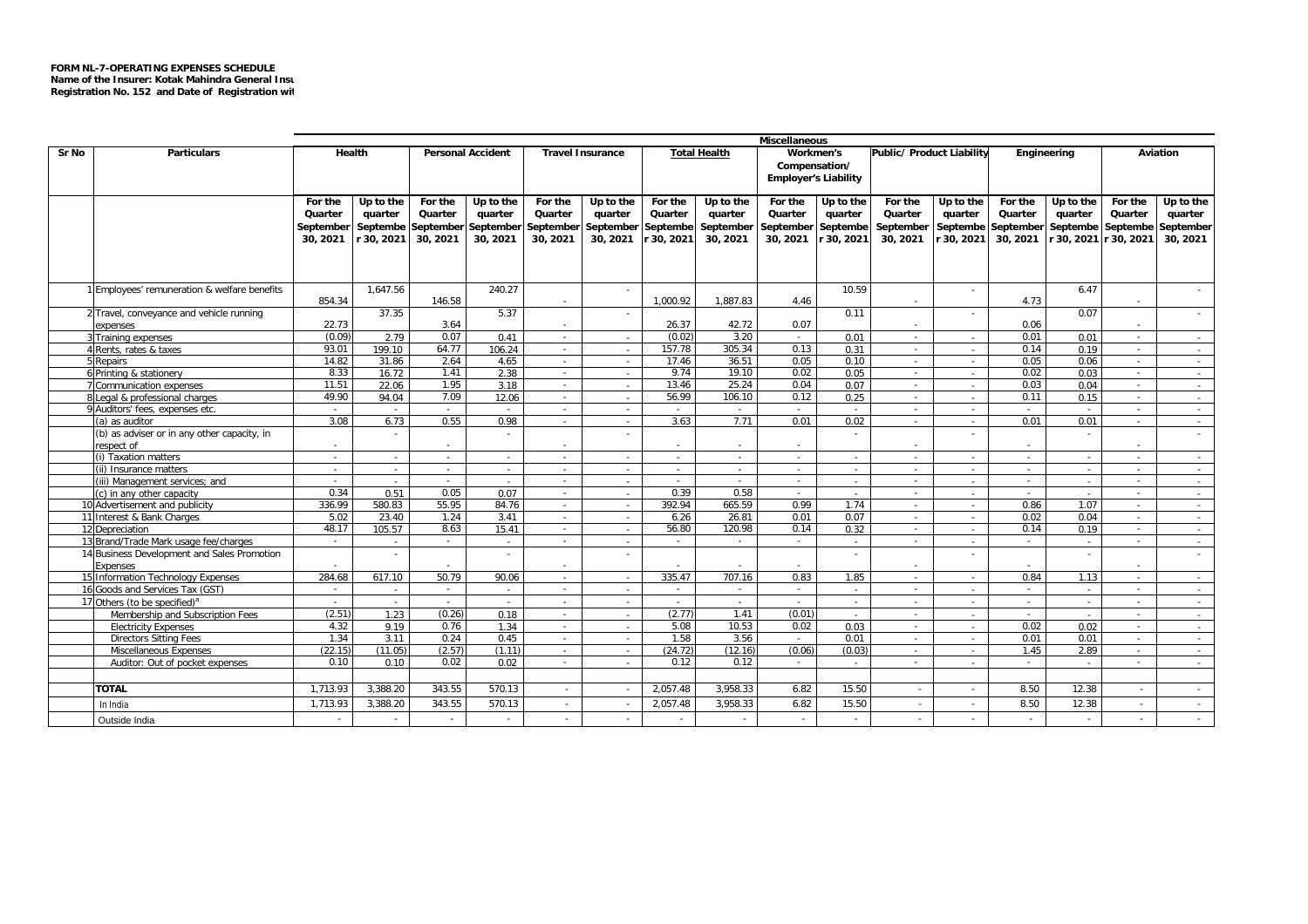|       |                                               | <b>Miscellaneous</b> |            |           |                          |                  |                         |          |                     |                             |               |                           |                  |             |                |                       |                  |
|-------|-----------------------------------------------|----------------------|------------|-----------|--------------------------|------------------|-------------------------|----------|---------------------|-----------------------------|---------------|---------------------------|------------------|-------------|----------------|-----------------------|------------------|
| Sr No | <b>Particulars</b>                            |                      | Health     |           | <b>Personal Accident</b> |                  | <b>Travel Insurance</b> |          | <b>Total Health</b> | Workmen's                   |               | Public/ Product Liability |                  | Engineering |                | <b>Aviation</b>       |                  |
|       |                                               |                      |            |           |                          |                  |                         |          |                     |                             | Compensation/ |                           |                  |             |                |                       |                  |
|       |                                               |                      |            |           |                          |                  |                         |          |                     | <b>Employer's Liability</b> |               |                           |                  |             |                |                       |                  |
|       |                                               |                      |            |           |                          |                  |                         |          |                     |                             |               |                           |                  |             |                |                       |                  |
|       |                                               | For the              | Up to the  | For the   | Up to the                | For the          | Up to the               | For the  | Up to the           | For the                     | Up to the     | For the                   | Up to the        | For the     | Up to the      | For the               | Up to the        |
|       |                                               | Quarter              | quarter    | Quarter   | quarter                  | Quarter          | quarter                 | Quarter  | quarter             | Quarter                     | quarter       | Quarter                   | quarter          | Quarter     | quarter        | Quarter               | quarter          |
|       |                                               | September            | Septembe   | September | September                | September        | September               | Septembe | September           | September                   | Septembe      | September                 | Septembe         | September   | Septembe       | Septembe              | September        |
|       |                                               | 30, 2020             | r 30, 2020 | 30, 2020  | 30, 2020                 | 30, 2020         | 30, 2020                | 30, 2020 | 30, 2020            | 30, 2020                    | r 30, 2020    | 30, 2020                  | r 30, 2020       | 30, 2020    |                | r 30, 2020 r 30, 2020 | 30, 2020         |
|       |                                               |                      |            |           |                          |                  |                         |          |                     |                             |               |                           |                  |             |                |                       |                  |
|       |                                               |                      |            |           |                          |                  |                         |          |                     |                             |               |                           |                  |             |                |                       |                  |
|       |                                               |                      |            |           |                          |                  |                         |          |                     |                             |               |                           |                  |             |                |                       |                  |
|       |                                               |                      |            |           |                          |                  |                         |          |                     |                             |               |                           |                  |             |                |                       |                  |
|       | 1 Employees' remuneration & welfare benefits  |                      | 1.302.73   |           | 89.92                    |                  |                         |          |                     |                             | 9.03          |                           |                  |             | 1.42           |                       |                  |
|       |                                               | 562.72               |            | 44.53     |                          | $\sim$           |                         | 607.25   | 1.392.65            | 2.98                        |               | $\sim$                    |                  | 0.40        |                |                       |                  |
|       | 2 Travel, conveyance and vehicle running      |                      | 8.28       |           | 0.59                     |                  |                         |          |                     |                             | 0.04          |                           |                  |             | 0.01           |                       |                  |
|       | expenses                                      | 2.53                 |            | 0.24      |                          | $\sim$           |                         | 2.77     | 8.87                | 0.01                        |               | $\sim$                    |                  | 0.01        |                |                       |                  |
|       | Training expenses                             | (0.01)               | 0.01       | $\sim$    |                          | $\sim$           |                         | (0.01)   | 0.01                | $\sim$                      |               | $\sim$                    |                  | $\sim$      | $\sim$         | $\sim$                | $\sim$           |
|       | Rents, rates & taxes                          | 111.02               | 199.04     | 48.27     | 83.65                    | $\sim$           | $\sim$                  | 159.29   | 282.69              | 0.20                        | 0.46          | $\sim$                    | $\sim$           | 0.03        | 0.07           | $\sim$                | $\sim$           |
|       | 5 Repairs                                     | 17.82                | 34.79      | 1.36      | 2.40                     | $\sim$           | $\sim$                  | 19.18    | 37.19               | 0.06                        | 0.14          | $\sim$                    | $\sim$           | 0.01        | 0.02           | $\sim$                | $\sim$           |
|       | 6 Printing & stationery                       | 8.45                 | 14.62      | 0.70      | 1.02                     | $\sim$           | $\sim$                  | 9.15     | 15.64               | 0.04                        | 0.06          | $\sim$                    | $\sim$           | 0.01        | 0.01           | $\sim$                | $\sim$           |
|       | 7 Communication expenses                      | 16.54                | 20.54      | 1.17      | 1.41                     | $\sim$           | $\sim$                  | 17.71    | 21.95               | 0.06                        | 0.08          | $\sim$                    | $\sim$           | 0.01        | 0.01           | $\sim$                | $\sim$           |
|       | 8 Legal & professional charges                | 67.66                | 121.56     | 4.97      | 8.05                     | $\sim$           | $\sim$                  | 72.63    | 129.61              | 0.24                        | 0.48          | $\sim$                    | $\sim$           | 0.04        | 0.08           | $\sim$                | $\sim$           |
|       | 9 Auditors' fees, expenses etc.               | $\sim$               | $\sim$     | $\sim$    | $\sim$                   | $\sim$           |                         | $\sim$   | $\sim$              | $\sim$                      | $\sim$        | $\sim$                    | $\sim$           | $\sim$      | $\sim$         | $\sim$                | $\sim$           |
|       | (a) as auditor                                | 2.98                 | 5.83       | 0.23      | 0.40                     | $\sim$           | $\sim$                  | 3.21     | 6.23                | 0.01                        | 0.02          | $\sim$                    | $\sim$           | $\sim$      | $\sim$         | $\sim$                | $\sim$           |
|       | (b) as adviser or in any other capacity, in   |                      | $\sim$     |           |                          |                  |                         |          |                     |                             |               |                           |                  |             | $\overline{a}$ |                       |                  |
|       | respect of                                    | $\sim$               |            |           |                          | $\sim$           |                         | $\sim$   | $\sim$              |                             |               | $\sim$                    |                  | $\sim$      |                |                       |                  |
|       | (i) Taxation matters                          | $\sim$               | $\sim$     | $\sim$    | $\sim$                   | $\sim$           | $\sim$                  | $\sim$   | $\sim$              | $\sim$                      | $\sim$        | $\sim$                    | $\sim$           | $\sim$      | $\sim$         | $\sim$                | $\sim$           |
|       | (ii) Insurance matters                        | $\sim$               | $\sim$     | $\sim$    | $\sim$                   | $\sim$           | $\sim$                  | $\sim$   | $\sim$              | $\sim$                      | $\sim$        | $\sim$                    | $\sim$           | $\sim$      | $\sim$         | $\sim$                | $\sim$           |
|       | (iii) Management services; and                | ×.                   | $\sim$     | $\sim$    | $\sim$                   | $\sim$           | $\sim$                  | $\sim$   | $\sim$              | $\sim$                      | ×.            | $\sim$                    | $\sim$           | $\sim$      | $\sim$         | $\sim$                | $\sim$           |
|       | (c) in any other capacity                     | 0.23                 | 0.52       | 0.02      | 0.04                     | $\sim$           | $\sim$                  | 0.25     | 0.56                | $\sim$                      | $\sim$        | $\sim$                    | $\sim$           | $\sim$      | $\sim$         | $\sim$                | $\sim$           |
|       | 10 Advertisement and publicity                | 327.55               | 446.66     | 23.56     | 30.84                    | $\sim$           | $\sim$                  | 351.11   | 477.50              | 1.27                        | 1.84          | $\sim$                    | $\sim$           | 0.19        | 0.29           | $\sim$                | $\sim$           |
|       | 11 Interest & Bank Charges                    | 21.54                | 40.00      | 1.63      | 2.76                     | $\sim$           | $\sim$                  | 23.17    | 42.76               | 0.07                        | 0.16          | $\sim$                    | $\sim$           | 0.02        | 0.03           | $\sim$                | $\sim$           |
|       | 12 Depreciation                               | 46.14                | 87.05      | 3.46      | 5.92                     | $\sim$           | $\sim$                  | 49.60    | 92.97               | 0.16                        | 0.35          | $\sim$                    | $\sim$           | 0.03        | 0.06           | $\sim$                | $\sim$           |
|       | 13 Brand/Trade Mark usage fee/charges         | $\sim$               | $\sim$     | $\sim$    | $\sim$                   | $\sim$           |                         | $\sim$   | $\sim$              | $\sim$                      | $\sim$        | $\sim$                    | $\sim$           | $\sim$      | $\sim$         | $\sim$                | $\sim$           |
|       | 14 Business Development and Sales Promotion   |                      |            |           |                          |                  |                         |          |                     |                             |               |                           |                  |             | $\sim$         |                       |                  |
|       | xpenses<br>15 Information Technology Expenses | ٠<br>176.03          | 337.77     | 13.44     | 23.32                    | $\sim$           |                         | 189.47   | $\sim$<br>361.09    | 0.62                        | 1.39          | $\sim$<br>$\sim$          |                  | 0.09        | 0.22           |                       |                  |
|       | 16 Goods and Services Tax (GST)               | $\sim$               | $\sim$     | $\sim$    | $\sim$                   | $\sim$<br>$\sim$ | $\sim$<br>$\sim$        | $\sim$   | $\sim$              | $\sim$                      | $\sim$        | $\sim$                    | $\sim$<br>$\sim$ | $\sim$      | $\sim$         | $\sim$<br>$\sim$      | $\sim$<br>$\sim$ |
|       | 17 Others (to be specified) <sup>a</sup>      |                      | $\sim$     |           | $\sim$                   |                  |                         | $\sim$   | $\sim$              | $\sim$                      |               | $\sim$                    | $\sim$           |             | $\sim$         |                       | $\sim$           |
|       | Membership and Subscription Fees              | 4.38                 | 8.21       | 0.34      | 0.57                     | $\sim$           | $\sim$                  | 4.72     | 8.78                | 0.01                        | 0.03          | $\sim$                    | $\sim$           | 0.01        | 0.01           | $\sim$                | $\sim$           |
|       | <b>Electricity Expenses</b>                   | 5.09                 | 6.97       | 0.36      | 0.48                     | $\sim$           | $\sim$                  | 5.45     | 7.45                | 0.02                        | 0.03          | $\sim$                    | $\sim$           | $\sim$      | $\sim$         | $\sim$                | $\sim$           |
|       | <b>Directors Sitting Fees</b>                 | 0.52                 | 1.93       | 0.04      | 0.13                     | $\sim$           |                         | 0.56     | 2.06                | $\sim$                      | 0.01          | $\sim$                    | $\sim$           | $\sim$      | $\sim$         | $\sim$                | $\sim$           |
|       | Miscellaneous Expenses                        | 5.22                 | 6.07       | 1.09      | 1.19                     | $\sim$           | $\sim$<br>$\sim$        | 6.31     | 7.26                | 0.02                        | 0.02          | $\sim$                    | $\sim$           | 1.12        | 2.32           | $\sim$                | $\sim$           |
|       | Auditor: Out of pocket expenses               | 0.42                 | 0.45       | 0.03      | 0.03                     | $\sim$           | $\sim$                  | 0.45     | 0.48                | $\sim$                      | $\sim$        | $\sim$                    | $\sim$           | $\sim$      | $\sim$         | $\sim$                | $\sim$           |
|       |                                               |                      |            |           |                          |                  |                         |          |                     |                             |               |                           |                  |             |                |                       |                  |
|       | <b>TOTAL</b>                                  | 1,376.83             | 2,643.03   | 145.44    | 252.72                   | $\sim$           | $\sim$                  | 1,522.27 | 2,895.75            | 5.77                        | 14.14         |                           | $\sim$           | 1.97        | 4.55           | $\sim$                | $\sim$           |
|       | In India                                      | 1,376.83             | 2,643.03   | 145.44    | 252.72                   | $\sim$           |                         | 1,522.27 | 2,895.75            | 5.77                        | 14.14         | $\sim$                    | $\sim$           | 1.97        | 4.55           | $\sim$                | $\sim$           |
|       | Outside India                                 |                      |            |           |                          | $\sim$           | $\sim$                  |          |                     | $\sim$                      |               |                           |                  |             |                |                       |                  |
|       |                                               |                      |            |           |                          |                  |                         |          |                     |                             |               |                           |                  |             |                |                       |                  |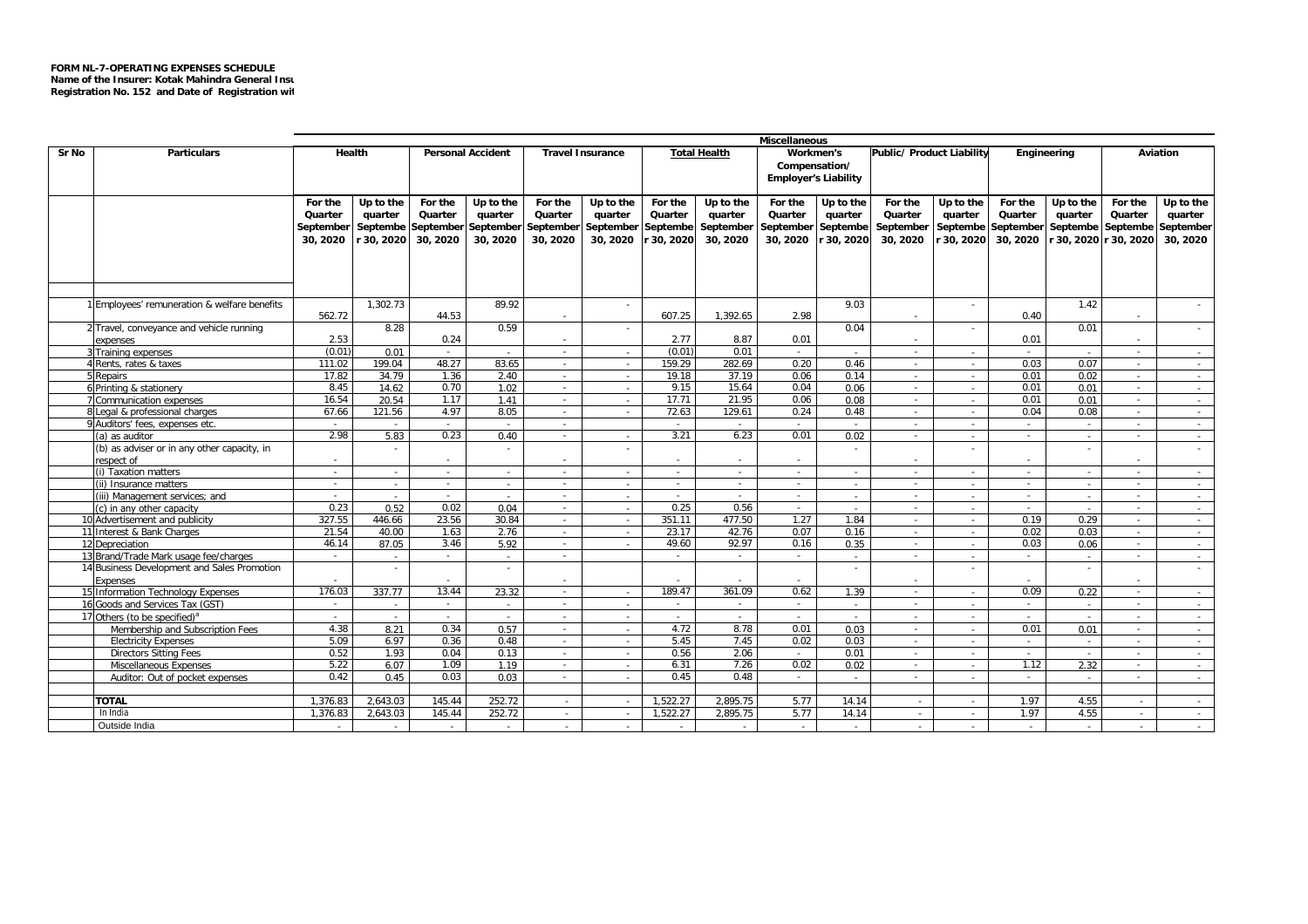

**(Amount in Rs. Lakhs)**

| Sr No | <b>Particulars</b>                           |                          | <b>Crop Insurance</b>    |                          | Other segments <sup>(b)</sup> | <b>Other Miscellaneous</b> |              | <b>Total Miscellaneous</b> |               | <b>Grand Total</b> |               |  |
|-------|----------------------------------------------|--------------------------|--------------------------|--------------------------|-------------------------------|----------------------------|--------------|----------------------------|---------------|--------------------|---------------|--|
|       |                                              |                          |                          |                          |                               | segment                    |              |                            |               |                    |               |  |
|       |                                              |                          |                          |                          |                               |                            |              |                            |               |                    |               |  |
|       |                                              |                          |                          |                          |                               |                            |              |                            |               |                    |               |  |
|       |                                              | For the                  | Up to the                | For the                  | Up to the                     | For the                    | Up to the    | For the Quarter            | Up to the     | For the Quarter    | Up to the     |  |
|       |                                              | Quarter                  | quarter                  | Quarter                  | quarter                       | Quarter                    | quarter      | September 30,              | quarter       | September 30,      | quarter       |  |
|       |                                              | September                | September                | Septembe                 | Septembe                      | September                  | September    | 2021                       | September 30, | 2021               | September 30, |  |
|       |                                              | 30, 2021                 | 30, 2021                 |                          | r 30, 2021 r 30, 2021         | 30, 2021                   | 30, 2021     |                            | 2021          |                    | 2021          |  |
|       |                                              |                          |                          |                          |                               |                            |              |                            |               |                    |               |  |
|       |                                              |                          |                          |                          |                               |                            |              |                            |               |                    |               |  |
|       | 1 Employees' remuneration & welfare benefits |                          | $\sim$                   |                          | ÷.                            |                            | 29.06        |                            |               |                    |               |  |
|       |                                              |                          |                          | ÷                        |                               | 14.93                      |              | 2,246.17                   | 4,074.18      | 2,416.57           | 4,381.09      |  |
|       | 2 Travel, conveyance and vehicle running     |                          |                          |                          |                               |                            | 0.30         |                            |               |                    |               |  |
|       | expenses                                     |                          |                          | $\overline{\phantom{a}}$ |                               | 0.20                       |              | 55.28                      | 89.27         | 57.49              | 92.48         |  |
|       | 3 Training expenses                          | $\sim$                   |                          | ×.                       |                               | ÷.                         | 0.02         | 0.29                       | 6.59          | 0.34               | 6.83          |  |
|       | 4 Rents, rates & taxes                       | ×                        | $\sim$                   | ÷.                       | ä,                            | 0.46                       | 0.88         | 222.87                     | 432.35        | 227.99             | 441.43        |  |
|       | 5 Repairs                                    | ÷                        |                          | $\overline{\phantom{a}}$ |                               | 0.14                       | 0.26         | 38.11                      | 75.38         | 39.72              | 78.15         |  |
|       | 6 Printing & stationery                      | $\sim$                   | $\sim$                   | ×.                       | $\sim$                        | 0.07                       | 0.13         | 20.85                      | 39.00         | 21.71              | 40.42         |  |
|       | 7 Communication expenses                     | $\sim$                   | $\sim$                   | $\overline{\phantom{a}}$ | ÷                             | 0.11                       | 0.18         | 29.88                      | 53.48         | 31.07              | 55.38         |  |
|       | 8 Legal & professional charges               |                          | $\overline{a}$           | $\sim$                   | $\sim$                        | (0.15)                     | 0.68         | 121.53                     | 225.07        | 125.85             | 232.26        |  |
|       | 9 Auditors' fees, expenses etc.              |                          | $\sim$                   | ×.                       | ٠                             |                            |              |                            |               |                    |               |  |
|       | (a) as auditor                               | $\sim$                   | $\sim$                   | $\sim$                   | $\sim$                        | 0.03                       | 0.06         | 7.91                       | 15.91         | 8.25               | 16.50         |  |
|       | (b) as adviser or in any other capacity, in  |                          |                          |                          | ٠                             |                            | ÷            |                            |               |                    |               |  |
|       | respect of                                   |                          |                          | $\sim$                   |                               | $\sim$                     |              | $\sim$                     | $\sim$        |                    | $\sim$        |  |
|       | (i) Taxation matters                         | $\sim$                   | $\sim$                   | $\sim$                   | $\sim$                        | $\sim$                     | $\sim$       | $\sim$                     | ٠             | $\sim$             | $\sim$        |  |
|       | (ii) Insurance matters                       | $\sim$                   | $\sim$                   | $\overline{\phantom{a}}$ | $\sim$                        | $\sim$                     | $\sim$       | $\sim$                     | $\sim$        | $\sim$             | $\sim$        |  |
|       | (iii) Management services; and               | $\sim$                   | $\sim$                   | $\sim$                   | $\mathcal{L}_{\mathcal{A}}$   | ×.                         | $\sim$       | $\sim$                     | $\sim$        | a.                 | $\sim$        |  |
|       | (c) in any other capacity                    | $\sim$                   | $\sim$                   | $\sim$                   | $\sim$                        | $\sim$                     | $\sim$       | 0.82                       | 1.19          | 0.85               | 1.23          |  |
|       | 10 Advertisement and publicity               | $\sim$                   | $\sim$                   | $\sim$                   | $\sim$                        | (0.47)                     | 4.78         | 1,353.05                   | 2,175.68      | 1,386.99           | 2,226.23      |  |
|       | 11 Interest & Bank Charges                   | $\sim$                   | $\sim$                   | $\sim$                   | $\overline{\phantom{a}}$      | 0.06                       | 0.19         | 15.10                      | 55.33         | 15.89              | 57.37         |  |
|       | 12 Depreciation                              | $\sim$                   | $\sim$                   | $\sim$                   | ×.                            | 0.47                       | 0.87         | 124.12                     | 249.73        | 129.40             | 258.92        |  |
|       | 13 Brand/Trade Mark usage fee/charges        | $\sim$                   | $\sim$                   | $\sim$                   | $\sim$                        | $\sim$                     | $\sim$       | $\sim$                     | $\sim$        | $\sim$             | $\sim$        |  |
|       | 14 Business Development and Sales Promotion  |                          | ÷                        |                          | ÷                             |                            | ÷            |                            |               |                    |               |  |
|       | Expenses                                     |                          |                          | $\sim$                   |                               |                            |              |                            |               |                    |               |  |
|       | 15 Information Technology Expenses           | $\overline{\phantom{a}}$ | $\sim$                   | $\overline{\phantom{a}}$ | ×.                            | 2.74                       | 5.08         | 732.19                     | 1.459.50      | 763.25             | 1,513.20      |  |
|       | 16 Goods and Services Tax (GST)              | $\sim$                   | $\sim$                   | $\sim$                   | $\mathbf{r}$                  | $\sim$                     | $\sim$       | $\sim$                     | $\sim$        | $\sim$             | $\sim$        |  |
|       | 17 Others (to be specified) <sup>a</sup>     | $\sim$                   | $\sim$                   | $\sim$                   | ä,                            |                            | $\mathbf{r}$ |                            |               |                    |               |  |
|       | Membership and Subscription Fees             | ×                        |                          | $\overline{\phantom{a}}$ | $\sim$                        | (0.02)                     | 0.01         | 3.84                       | 18.83         | 3.69               | 18.93         |  |
|       | <b>Electricity Expenses</b>                  | ×                        | $\sim$                   | $\overline{\phantom{a}}$ | ÷                             | 0.05                       | 0.08         | 11.09                      | 21.75         | 11.56              | 22.55         |  |
|       | <b>Directors Sitting Fees</b>                | $\sim$                   |                          | $\sim$                   |                               | 0.02                       | 0.03         | 3.46                       | 7.34          | 3.60               | 7.60          |  |
|       | Miscellaneous Expenses                       |                          | $\sim$                   | $\sim$                   | $\sim$                        | 0.82                       | 2.01         | (46.75)                    | (17.99)       | (26.88)            | 11.46         |  |
|       | Auditor: Out of pocket expenses              |                          |                          |                          |                               |                            |              | 0.25                       | 0.25          | 0.26               | 0.26          |  |
|       |                                              |                          |                          |                          |                               |                            |              |                            |               |                    |               |  |
|       | <b>TOTAL</b>                                 | $\sim$                   | $\overline{\phantom{a}}$ |                          | $\overline{\phantom{a}}$      | 19.46                      | 44.62        | 4.940.06                   | 8.982.84      | 5.217.60           | 9.462.29      |  |
|       | In India                                     | ÷.                       | $\sim$                   | ×.                       | ×.                            | 19.46                      | 44.62        | 4,940.06                   | 8,982.84      | 5,217.60           | 9,462.29      |  |
|       | Outside India                                | $\overline{\phantom{a}}$ | $\overline{a}$           |                          | ٠                             | $\sim$                     | $\sim$       | $\sim$                     | $\sim$        | $\sim$             | $\sim$        |  |
|       |                                              |                          |                          |                          |                               |                            |              |                            |               |                    |               |  |